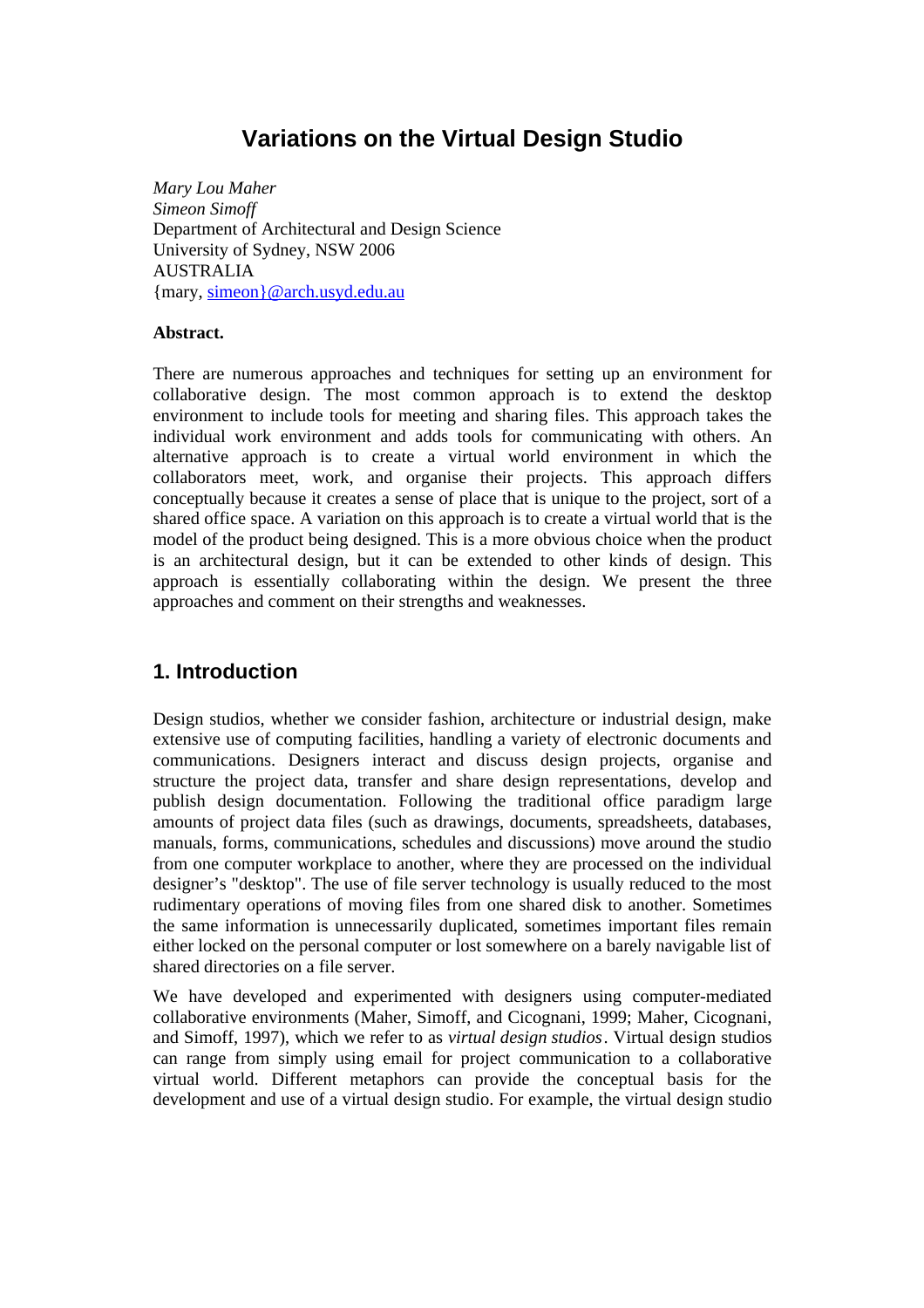can build on the *desktop* metaphor, popular in computer operating systems. The notion of a *place* is another major metaphor used for setting up virtual design studios.

The combination of elements of the desktop and place metaphors defines the type of virtual environment. The idea is illustrated in Figure 1, where examples of collaborative environments are positioned within the space with the key metaphors as a coordinate system. Although some virtual design studios follow one of the metaphors very closely to the exclusion of the other, many collaborative design environments have elements of both metaphors. In Figure 1 we show some examples of collaborative environments and how they make use of a particular metaphor. Virtual worlds, like StudioMOO<sup>1</sup> and Active Worlds<sup>2</sup>, are organised around the place metaphor. TeamWave<sup>3</sup> Workplace combines some advantages of the place metaphor with the dominating desktop approach. eRoom<sup>4</sup>, bridges the discontinuity of the workspace in distributed desktop environments – it adds communication and meeting features to the desktop and a simple way to work collaboratively on documents. Dragging a document from the personal desktop to the browser, which runs eRoom, makes the document immediately available to everyone on the team meeting, so that participants can discuss, edit, modify, search, etc.

Collaborative environments can also be considered in terms of the organisation of the processing and data storage. A centralised environment has all processing and storage centrally located and uses client software for access. A distributed environment distributes the processing and storage to the local computers and coordinates by data transfer. The border in Figure 1 illustrates the separation of these two classes of virtual design environments – centralised and distributed environments.



Figure 1. The use of the desktop and place metaphor in virtual design studios.

We present three variations on the virtual design studio. The first variation considers the desktop metaphor, where all the tools for the designers are available on the desktop. This variation is a direct extension of the personal desktop as used in the Windows and Macintosh operating systems to include tools specifically for collaboration. The second and third variations consider the place metaphor, where the differences lie in the way in which the place is modelled. One approach is to model

<sup>&</sup>lt;sup>1</sup> A place in The Virtual Campus at the University of Sydney, http://www.arch.usyd.edu.au:7778

<sup>2</sup> http://www.activeowrlds.com

<sup>&</sup>lt;sup>3</sup> http://www.teamwave.com

<sup>3</sup> http://www.instinctive.com/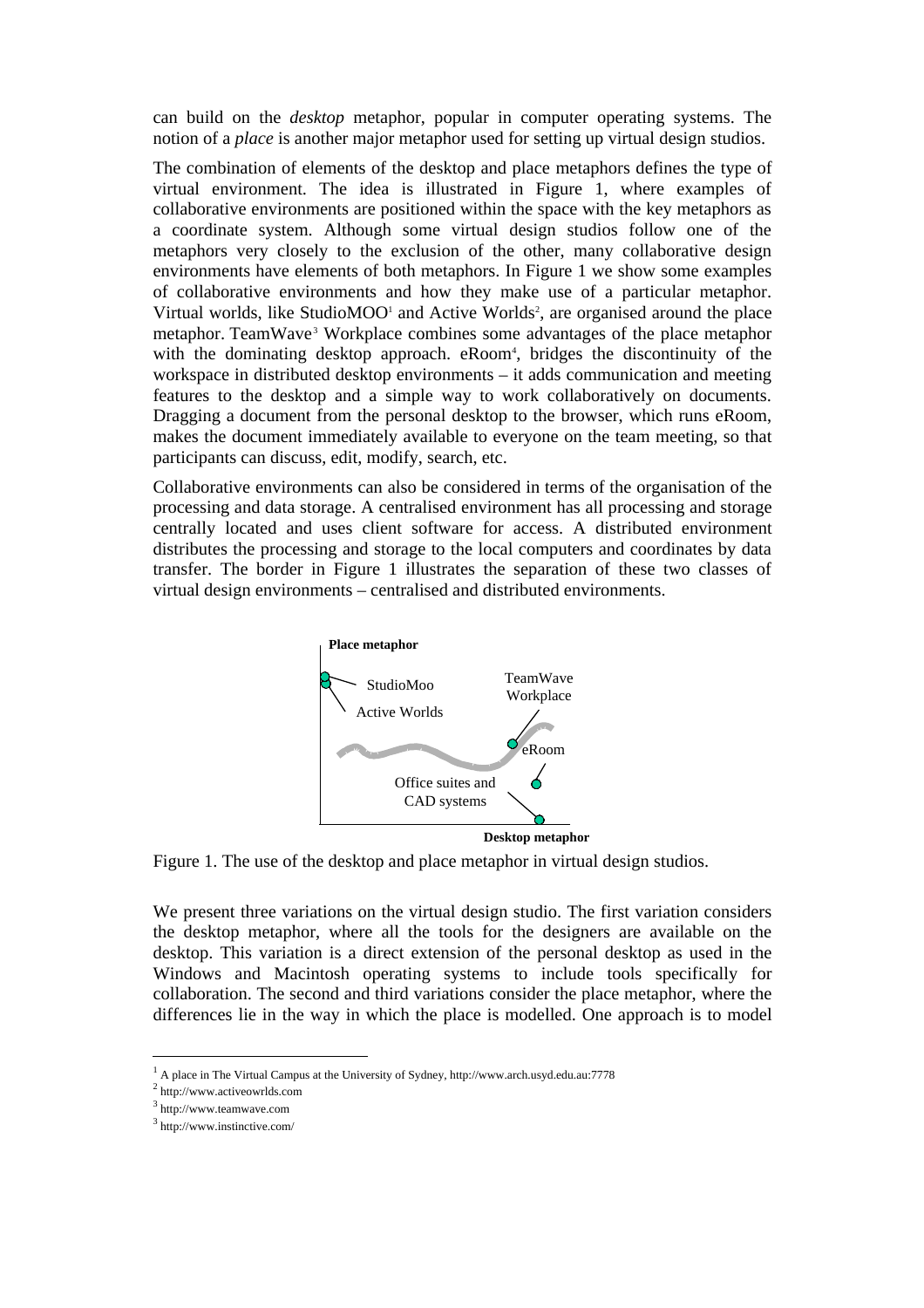the place as a studio or design office, in which the components of the place match the physical components found in a studio. The other approach is to model the design product as the place, so that the collaborators are working in the place in which they are designing.

### **2. Desktop Environment**

The desktop metaphor refers to the use of collaborative tools as if they were lying on a working desk of a physical office. On the desktop, and nearby, a designer finds tools for drawing (eg. pencils, rulers), communicating (eg. telephone), archiving (eg. folders, filing cabinets), organising (eg. diary), finding information (eg. catalogues, archives), and so on. In general, he has access to all the office resources apt to perform the design task. On the electronic desktop – which is based on a metaphor of the physical one - all the functions are collected on the same interface, in this case, visible on the computer screen.

Using the desktop metaphor, each personal computer has a set of tools, as each personal desk has its own set of tools. Integration, in order to enable collaboration, involves determining a compatible set of tools so that information can be transferred from one computer to another. The integration of communication technologies, project management, and publishing design documentation can be realised in several ways - through the core of Web technology, an office suite style integration, or the development of software for complete coordination with a server, supporting data and communication needs on the desktop.

Using Web technology, due to the loose integration, the VDS environment can accommodate a variety of platforms. The loose integration brings considerable complications in the transition from individual to collaborative sessions and vice versa. Most of the management of design representations, documentation and other information is done manually. Virtual design environments based on the "design office automation" paradigm include highly integrated applications for design, text and image processing, communication, scheduling, and information management. The high level of compatibility between objects and corresponding applications in these environments sensibly increases the automation of collaborative information management. However, in both cases there is a discontinuity between individual and collaborative design sessions.

The use of the notion of a "room" (Greenberg and Roseman, 1998) simplifies the flow between individual and collaborative design sessions, and between asynchronous and synchronous collaborative design sessions. In this context, each room can be viewed as a different arrangement of a desktop. The idea is implemented in TeamWave Workplace<sup>5</sup>. Unlike the typical desktop arrangements when designers use one tool for communication and another for design, the "room" in TeamWave Workplace acts not only as a meeting place but also as a design area. In asynchronous collaborative design, project participants can update and leave design developments in a particular room (or desktop). The arrangement of different tools on such desktop can follow particular pattern of design development. On the other hand, the use of common tools in a common environment works both for synchronous and asynchronous collaboration.

<sup>5</sup> http://www.teamwave.com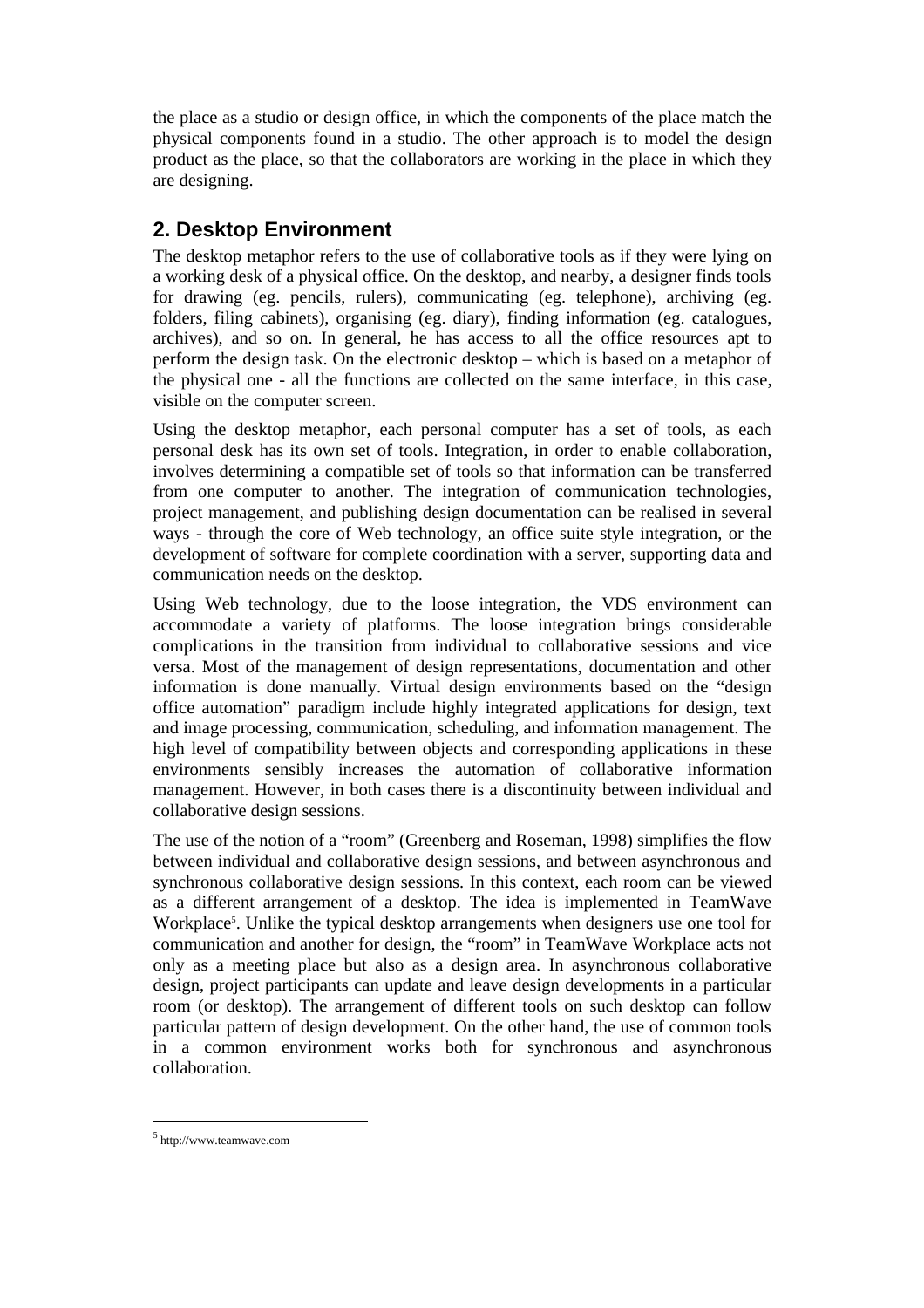The architecture of a virtual design environment, based on TeamWave Workplace is shown in Figure 2. In general, each workplace can be equipped with server, which supports the workplace activity. Thus, designers have the choice to organise sessions at any point of the environment. The configuration of such environment depends on the project. When different teams work on different projects, or competitively on a common project, each team can select a workplace server for the teamwork. Alternatively, when design groups work cooperatively on a single project, they can use a dedicated server for placing all project work. The individual servers still remain the "test-bed" for individual and team collaboration, and results are then transferred to the project server.



Figure 2. Architecture of a collaborative design environment based on TeamWave

TeamWave Workplace provides a variety of tools which support team management and coordination (e. g. address book, message board, calendar, meeting roster, post-it notes), design representation sharing (e. g. web browser, file viewer, file holder), design collaboration (e. g. image whiteboard, brainstormer, concept map), and presentation and cooperative decision making (e. g. slide projector, voting tool). Although CAD systems and other design modelling support remain external to the collaborative environment (in Figure 2 they are denoted as "Local Workplace"), the desktop approach integrates the CAD support under the same metaphor.

The room/desktop is both the working place and the information container, thus there is also a "doorway" for linking rooms, which defines a structure for the organisation and access to design information, as shown in Figure 3.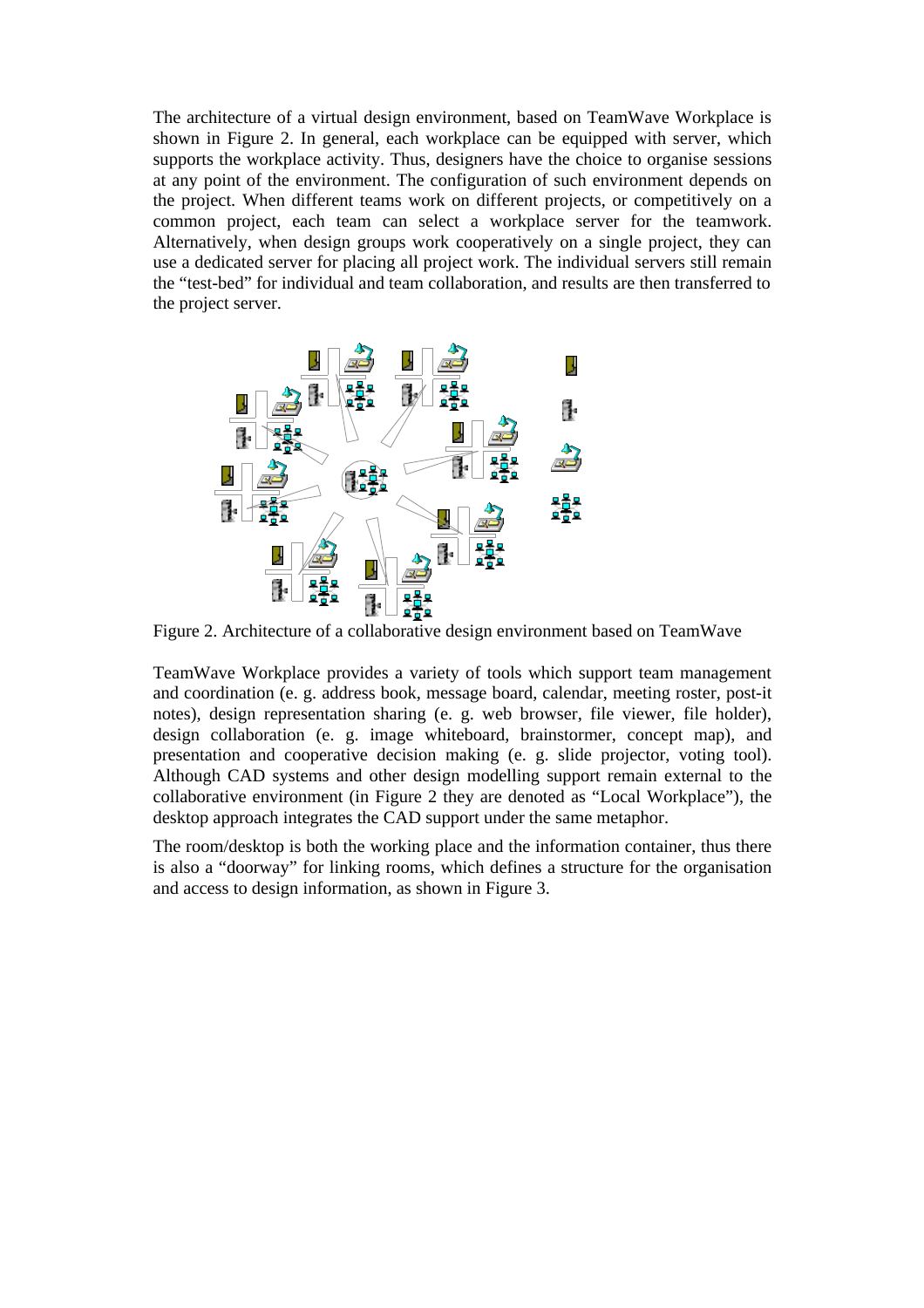

Figure 3. Structured access to different parts of the virtual design studio according to the model of the design process.

Figure 4 provides an example of synchronous collaborative design session. Communication in the desktop environment is attached to the room, following the chat model. The synchronous communication support includes an image whiteboard and person-to-person chat, which can be recorded and included as part of the design representation. The use of image white boards supports visual reasoning while designing. The chat area supports verbal discussion during collaboration. These two aspects of a virtual design studio play a significant role in the development of a design representation (Gabriel and Maher, 1999).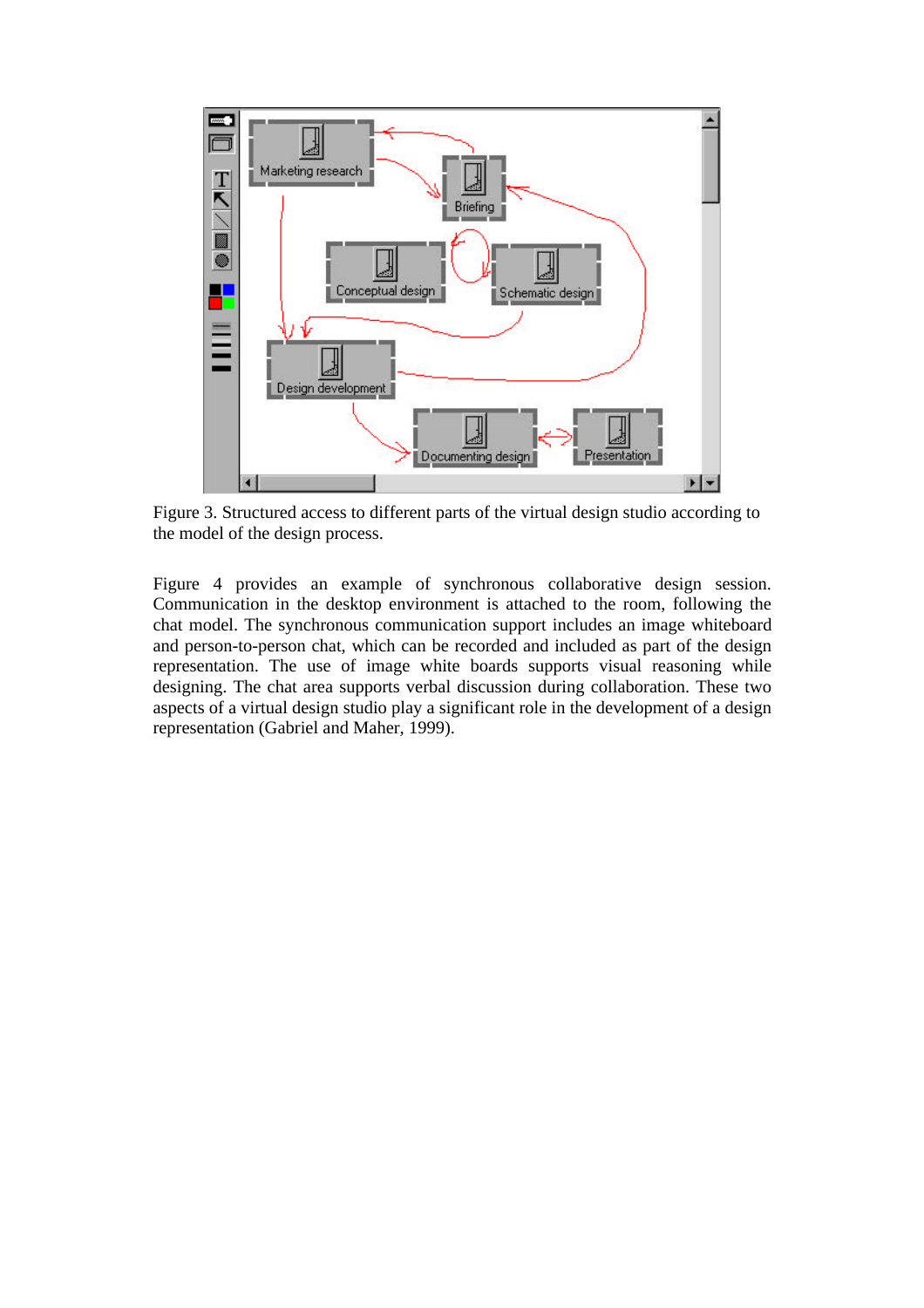

Figure 4. Collaboration within virtual design environment based on TeamWave

The advantages of the desktop metaphor are the abundance of tools already available for supporting the design process and communicating with other computers and people, and the familiarity of the desktop approach. The major disadvantage is the lack of coherence in the virtual design studio: the tools are disjointed and support different types of activities. A minor disadvantage is the lack of collaborative 3D modelling tools<sup>6</sup>. Since the desktop metaphor is an extension of the personal desk and workplace, the sense of community and common purpose is not well developed in this environment.

### **3. Virtual Places**

Virtual places, which include virtual worlds and virtual reality applications, can be defined as *computer-mediated dynamic world models that create a sense of place*. The Internet has been accommodating more than a dozen different technologies supporting multi-user text-based, and two- and three-dimensional graphical virtual world*s*. When adopting the place metaphor, preparing a virtual design studio is much like designing a physical studio. The studio is set up to facilitate and support collaborative design activities. A virtual design studio differs from the physical design studio in a significant way: the virtual studio can react to the people's use and presence, and it changes and responds automatically; a physical studio is passive and is changed only when people physically change it.

<sup>&</sup>lt;sup>6</sup> This is a minor disadvantage because it may only be a matter of time before such a tool is developed and available on the desktop.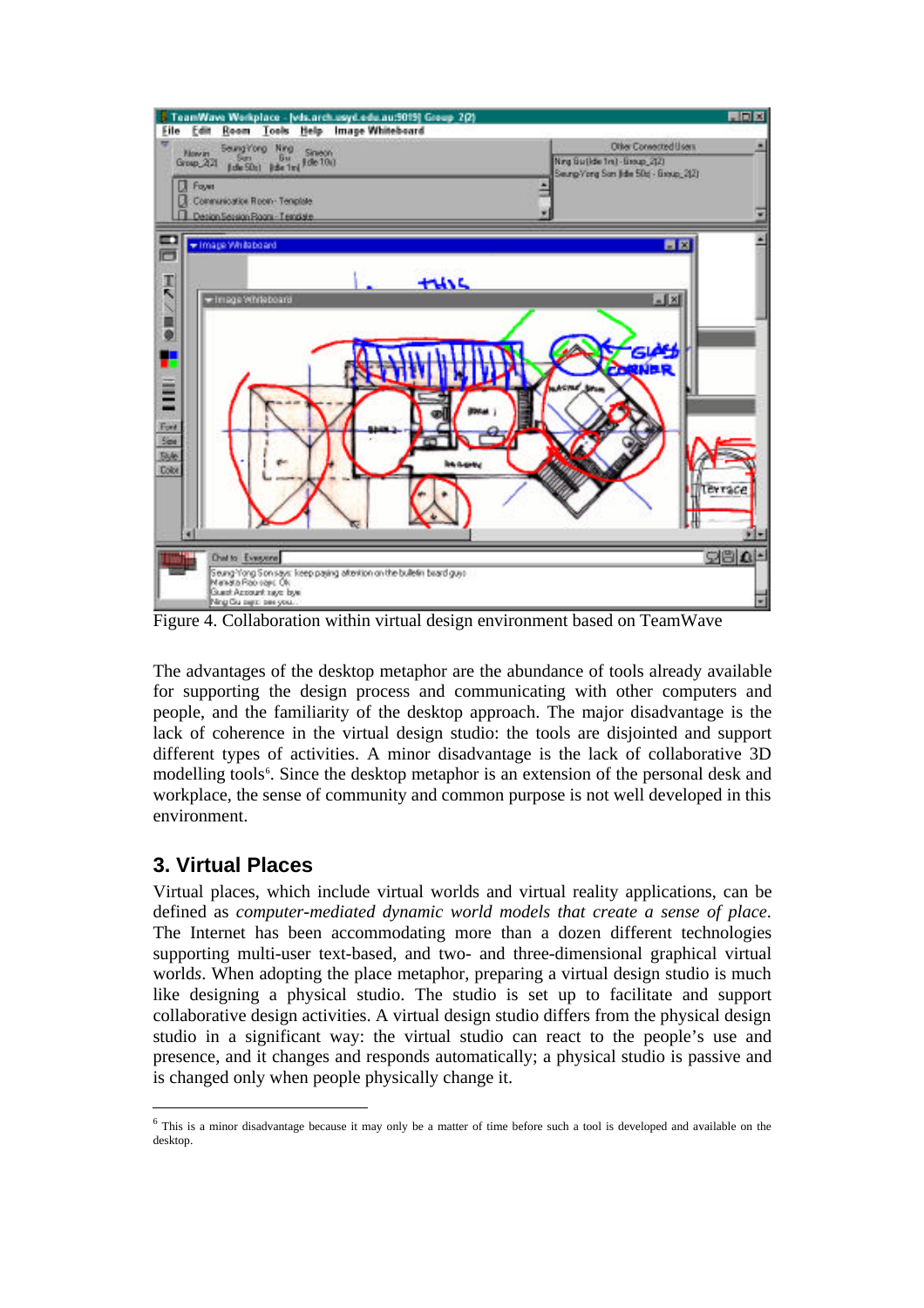Using the place metaphor, it is possible to design and develop tools which have counterparts in a physical studio such as slide projectors and telephones. However, the virtual place is not limited to activities possible in the physical world. For example, to move from one area to another in a virtual place a person can "teleport," that is, specify the area he wants to go by a command (eg. 'teleport office') and then be relocated to the area. A person in a physical building is not able to "jump" from one area to another without passing through contiguous rooms.

There are several approaches to developing a virtual design studio based on the place metaphor. A critical characteristic is to create a studio as a place that people go to when working on the design project. Here, designers may have a personal space as well as a public space for meetings and presentations. The place metaphor can be implemented as a text-based virtual world or a graphical virtual world (Cicognani and Maher, 1998). The distinction between text-based and graphical virtual worlds lies in the underlying representation of the place:

- a text-based virtual world that uses an object-oriented representation has properties and verbs to define the world where one of the properties could be a 3D model, and
- graphical virtual worlds are represented as a 3D model with the possibility of actions and other non-geometric properties.

StudioMOO is an example of a virtual design studio that is part of our multipurpose education virtual world, The Virtual Campus<sup>7</sup>. StudioMOO is based on the LambdaMOO software, an object-oriented MUD (Multi User Dungeon or Dimension). MOO environments started as role playing games environments, and have become one of the preferred software packages for the development of virtual worlds. Virtual communities (eg. LambdaMOO<sup>8</sup>) and virtual campuses (PennMOO,<sup>9</sup>) Diversity University<sup>10</sup>) have been implemented starting from the basic LambdaMOO software.

StudioMOO, shown in Figure 5, illustrates the interface to a room. The metaphor of the physical studio is very strong, providing an intuitive use of the various objects in the studio. StudioMOO is text-based with a Web aware interface. The Web aware interface, continuously updated, that can include images, text, and 3D models, these being in VRML (Virtual Reality Markup Language). The Web part of the studio, written in HTML, is automatically generated by the underlying software that supports the central studio, and it is updated each time a change occurs in the environment. The Web interface, on the top of the screen, is integrated with a text-based window, on the bottom of the screen, and a series of icons on the left and right sides. Links on the Web part present more information about an object, or lead to other areas of the virtual world.

l

<sup>7</sup> http://www.arch.usyd.edu.au:7778

<sup>8</sup> lambda.moo.mud.org:8888

<sup>9</sup> http://www.english.upenn.edu/PennMOO/

 $10$  http://moo.du.org:8000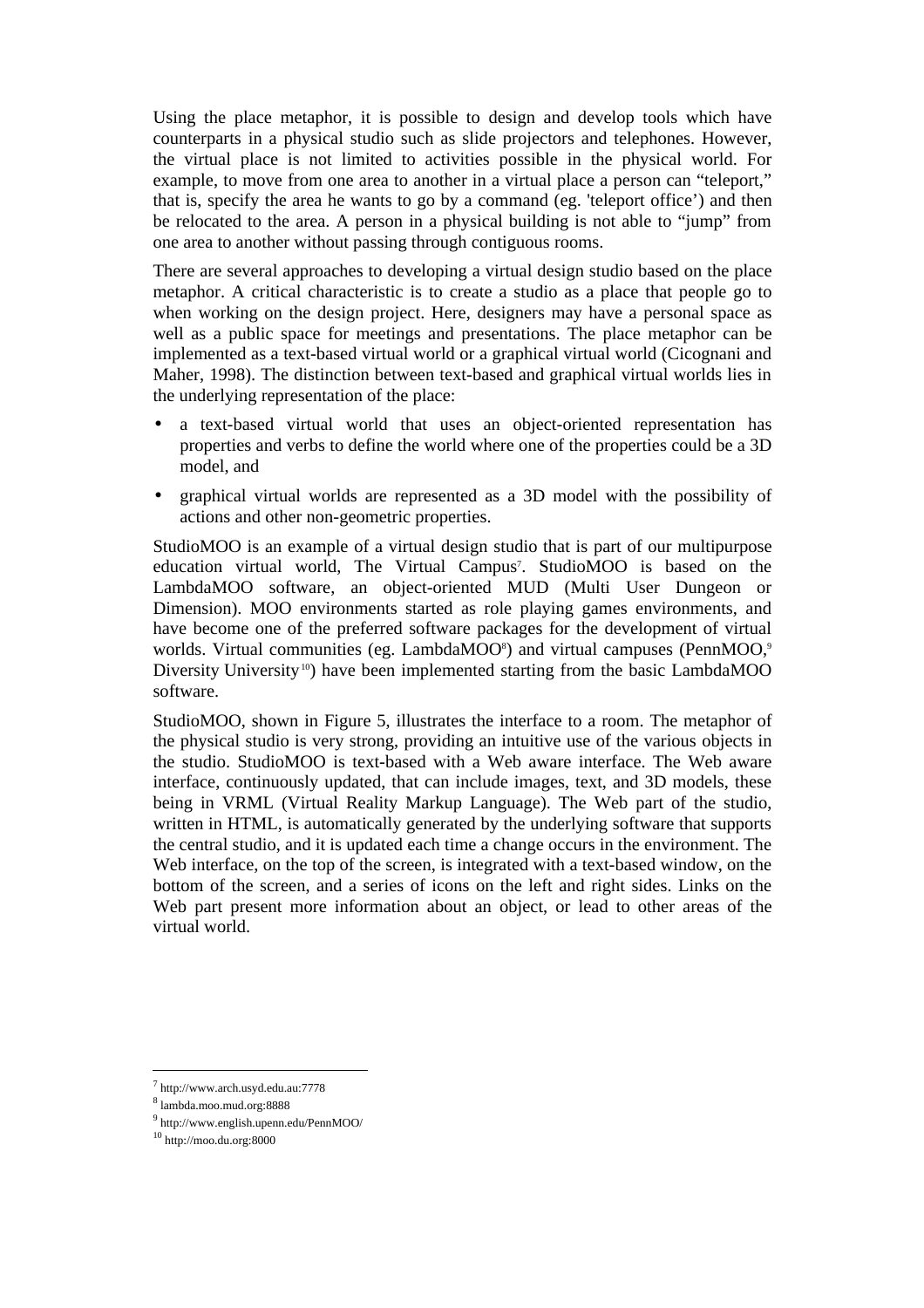

#### Figure 5. The studioMOO interface

StudioMOO is based on the idea of users joining a common environment, being able to share not only the environment tools, but also documents, files, slides, and information in all the forms allowed by the TCP/IP set of protocols. Equally important, each person that enters the VDS can see who else is there, much like a physical studio.

The various tools in the studio are available as icons. The function of the icons shown in Figure 5 are show in Table 1. These of icons can be defined when the studio environment is designed. Custom tools can also be added by each user, in order to adapt the environment to their needs.

Table 1. Tools available in studioMOO



Is used to start video broadcasting, with the possibility to send and receive video from other designers in the studio; a telephone-like tool, which allows a user to talk privately with a person in his office; Gives the view of the room that the user is visiting;

Represents a slide projector, which can be used to show slides based on the HTTP protocol (for example, HTML pages, images in various formats, or text) to everyone else looking at the same "screen projector;"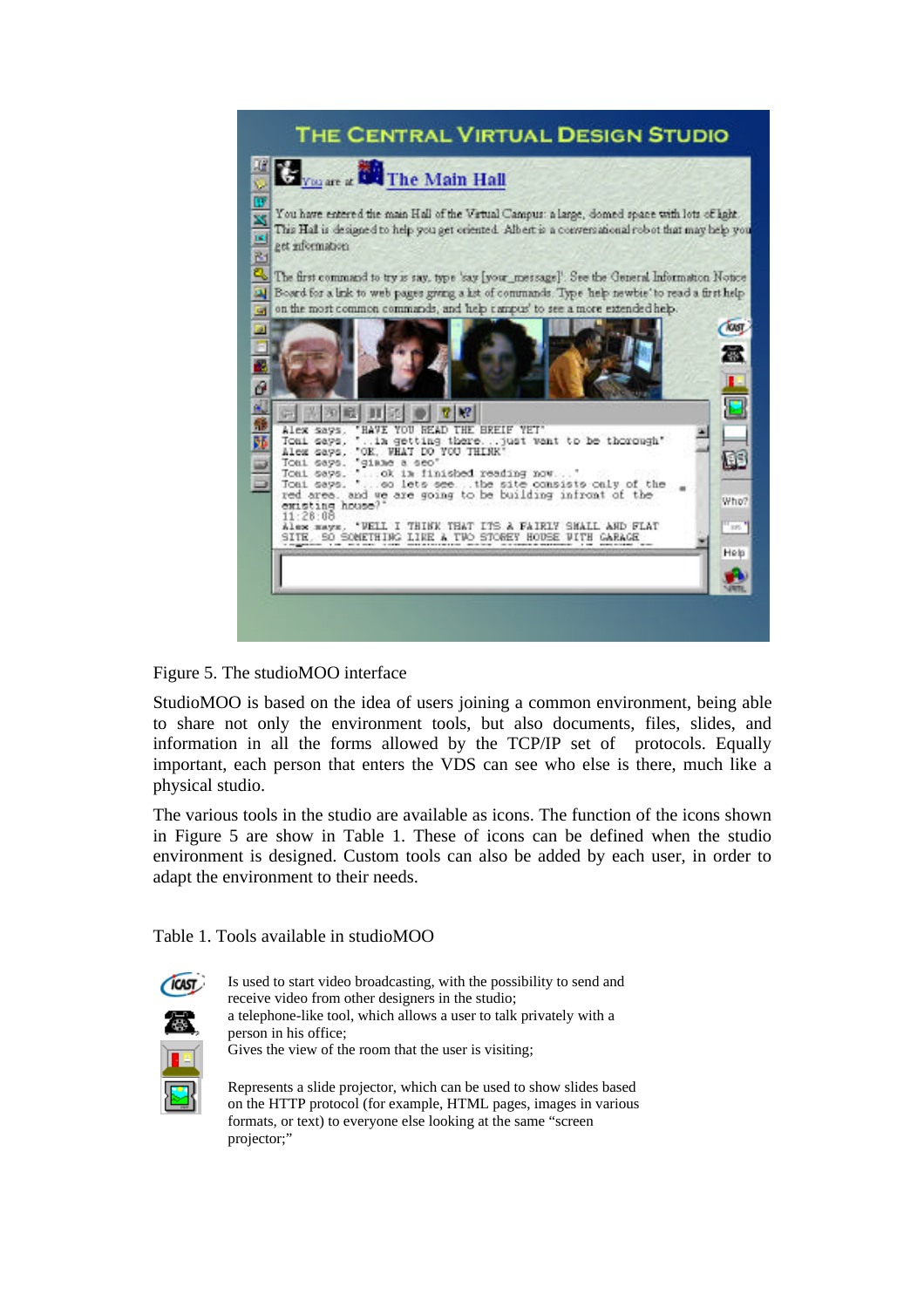

÷.

a whiteboard like tool, used to write text, which can be seen by everyone in the same room; This tool gives access to a web site of information related to the studio;

a VRML representation allows navigation through the space, and it also gives the possibility to select active objects in the environment. So, for example, a door can lead to another space, or an object can open a link to a web page. Gives access to an email system.

One aspect of the virtual place metaphor is the establishment of the identity of the people in the place. In a physical studio, a person's appearance, personality, and knowledge become known through their interaction with others in the studio. This also occurs in a virtual place. In studioMOO each user provides an icon or picture, which represents his/her presence in the world. Other characteristics, such as a verbal description, messages about their movements in the place, and links to web pages and publications can also be defined to establish their identity and personality.

The advantages of a virtual design studio as a place are the development of a community environment similar to the physical studio and the extensibility of the environment to provide facilities that are not possible in a physical environment. The most obvious aspect of a virtual studio that cannot be provided in a physical studio is the ability to participate in studio activities from a distance. Other aspects include the development of a dynamic and interactive environment that responds to the needs to the designers. The main disadvantage of the virtual place as a professional working environment is the relatively scarce knowledge and diffusion of the software, compared to the desktop approach. Other disadvantages are the lack of support for document management and CAD tools. These disadvantages are not inherent in the approach and would disappear with further development of the place metaphor in a virtual design studio.

## **4. Designing within the Design**

The consideration of graphical virtual worlds can lead to a similar environment as studioMOO described above, where the virtual place is the studio, except the place is represented and used as a 3D model of a physical place. Given the 3D modelling capability in such worlds, we can reconsider collaborative design as "designing within the design". That is, the virtual design studio can be the model of the product or building being designed. We demonstrate this idea by describing Active Worlds<sup>11</sup>.

Active Worlds provides a central server on which the model of the world is stored. Clients on each of the computers connected to the world allow a person to connect and enter the virtual world. This client-server model for Active Worlds is illustrated in Figure 6.

<sup>11</sup> http://www.activeworlds.com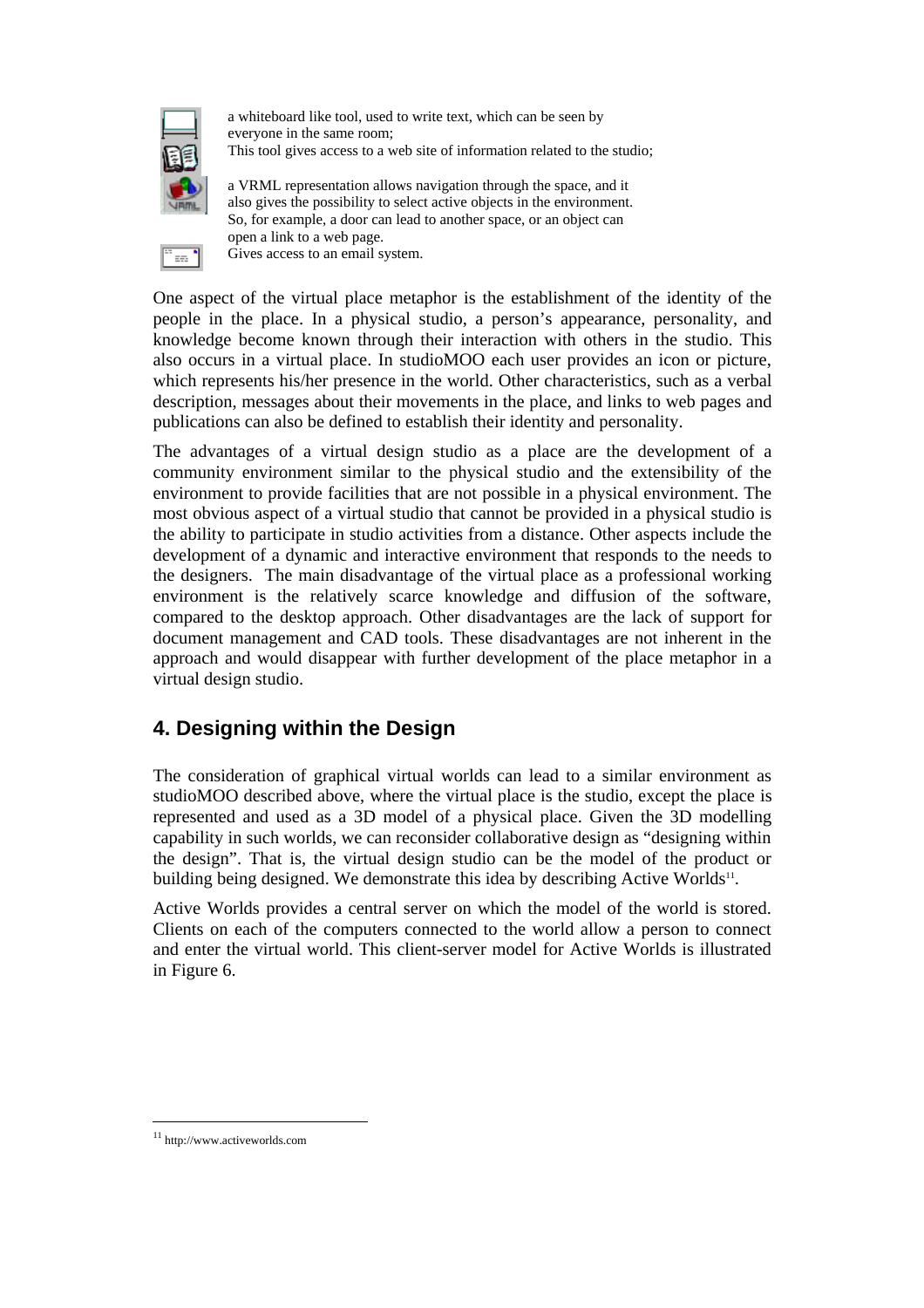

Figure 6. Architecture of virtual design environment based on ActiveWorlds

Active Worlds provides an Internet based browser that allows users to navigate through the built environments of various virtual worlds. Accessed either as a visitor, or as a registered citizen, Active Worlds invites everyone to contribute to its construction by adding new buildings, special features – for example, teleporting tools – and objects. It is then possible to change the shape, colour, texture, location, dimension of a specific object by using a building interface. New areas, which can be compared to new cities, can also be defined by users. Each person in the virtual world assumes a digital embodiment known as 'character'<sup>12</sup> or 'avatar<sup>13</sup>' (Damer, 1998). The visual presence of the avatars brings a new dimension in communication in virtual places.

Figure 7 shows part of the interface to a virtual design studio designed in Active Worlds. The studio is described by the visualisation of a 3D place. Navigation is similar to walking, the person controls their avatar with the arrows keys to indicate movement and direction. The avatars can gesture to communicate emotions like happiness and anger. Verbal communication is achieved in a chat window.

The major feature of this kind of virtual design studio is the development of the design within the collaborative, multi-user environment. Designers can work alone or collaboratively building the model and discussing the design as they view the model. This kind of discussion and collaboration is usually only possible after the design is completed and the construction or manufacturing phase has started. There is a continuum of the process – a person does not shift environments when designing alone or collaboratively. Traditional 3D modelling environments allow the designer to create a fly-through or animation, but only the static 3D model can be modified.

 $\overline{a}$ 

<sup>&</sup>lt;sup>12</sup> 'Character' as a term is used in text-based virtual worlds.

<sup>&</sup>lt;sup>13</sup> Avatar is an ancient Sanskrit term meaning 'a god's embodiment on the Earth' (Damer, 1998).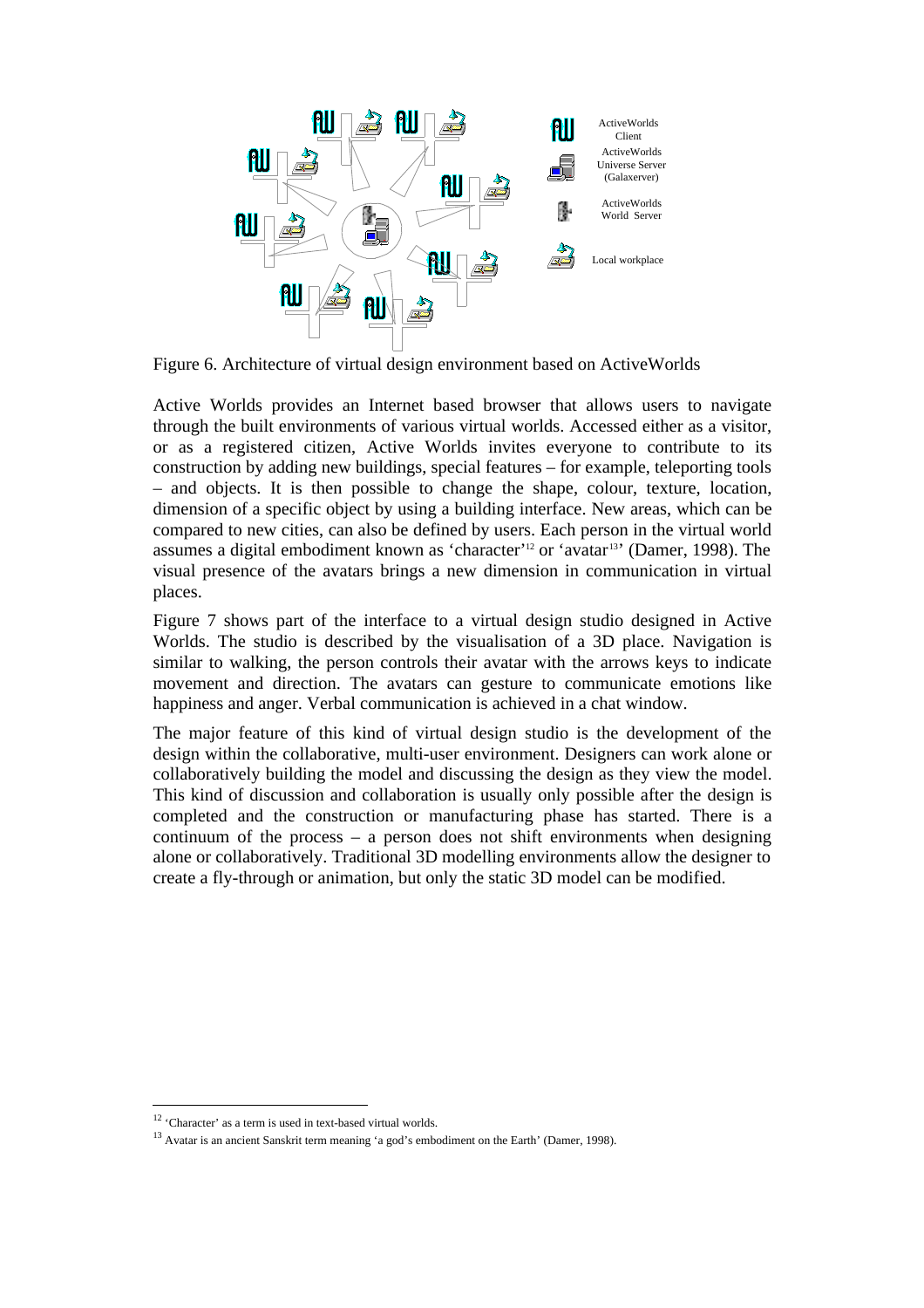

Figure 7. Design and communication within the design

The major advantage of the graphical design studio that is also the design is the dissolution of the boundary between the environment for designing alone and collaboratively. Other advantages are:

- Visual navigation within the design when designing; and
- Immediate feedback, providing for reflection.

A disadvantage of this approach is the lack of synchronisation between the views that different designers have and the potential for loosing the context of communication. Figure 8 shows the view from one person as being very different to the view of a person in Figure 7. The person in Figure 8 has chosen to zoom into the design. Discussing the design while looking at such different views would be difficult.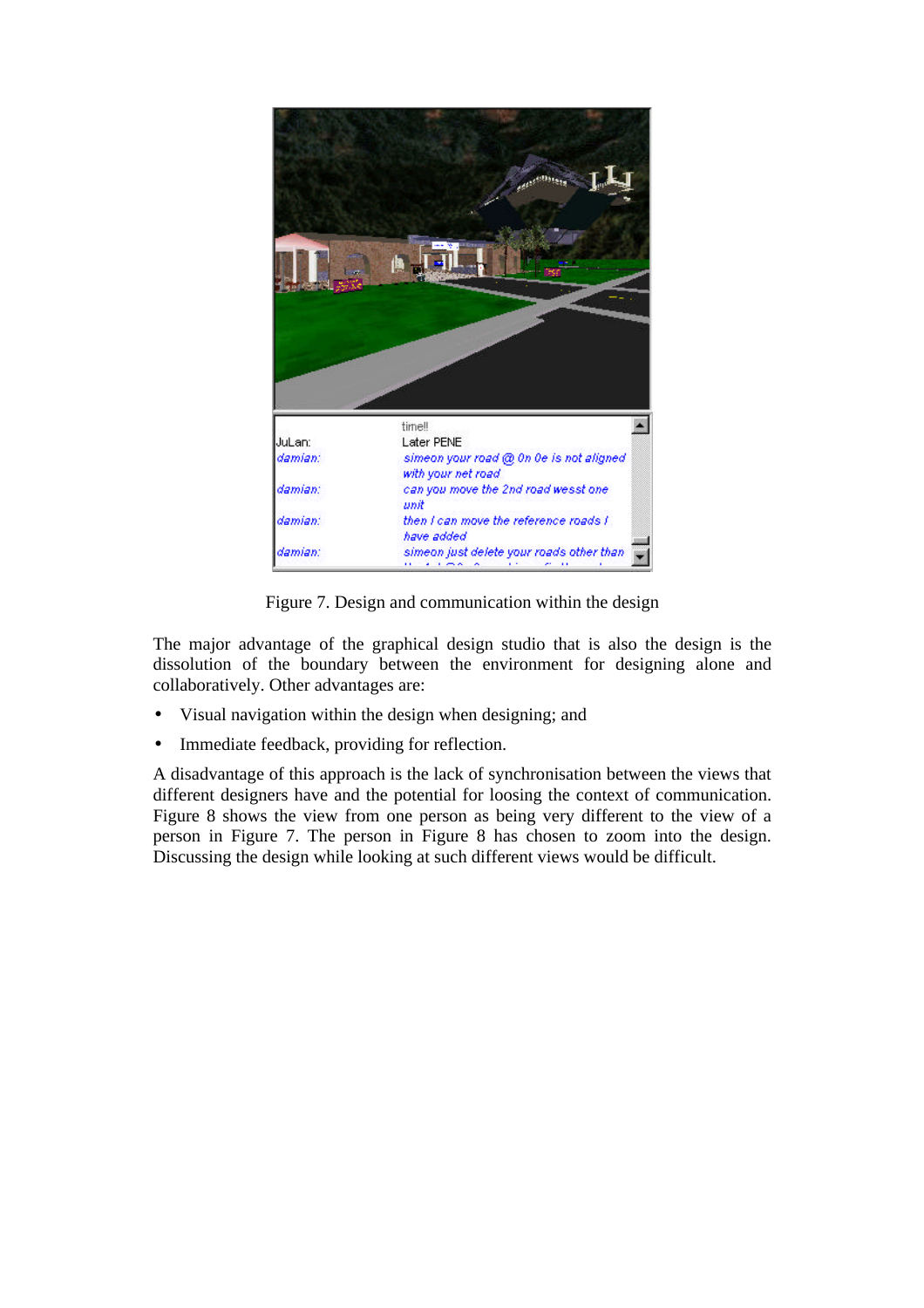

Figure 8. Zooming within the design

### **5. Conclusions**

The use of computer-mediated environments for collaborative design is becoming an essential aspect of design projects. The decisions being made to incorporate collaborative environments into existing desktop environments is typically done on a tool by tool basis. This paper presents three alternatives for creating a virtual design studio. By considering the collaborative environment as a design studio, a more coherent environment can be developed. We present the desktop metaphor as the most common and well supported metaphor of computer-mediated collaboration. We compare this approach to the use of the place metaphor, in creating a virtual place for collaboration. Once there is the possibility to create a sense of place that has similar functionality to the physical studio, we can then consider variations on the menaing of the place. We demonstrate two variations: the place is modelled on the physical studio, and the place is a model of the object or building being designed. The comprehensive support for all aspects of computer-supported collaborative design is not as well developed in virtual worlds, but the development of a community of collaborators has the potential to facilitate communication and collaboration.

### **Acknowledgments**

The authors acknowledge Anna Cicognani for her development of the studioMOO environment. We also acknowledge Active Worlds for the server, Mandee Tatum from Active Worlds for the invaluable on-line support of the project, Andrew Winter for the professional expertise in setting the studio environment, and TeamWave for the free licence. This research was supported by a grant from the Australian Research Council and the University of Sydney Postgraduate Student Awards.